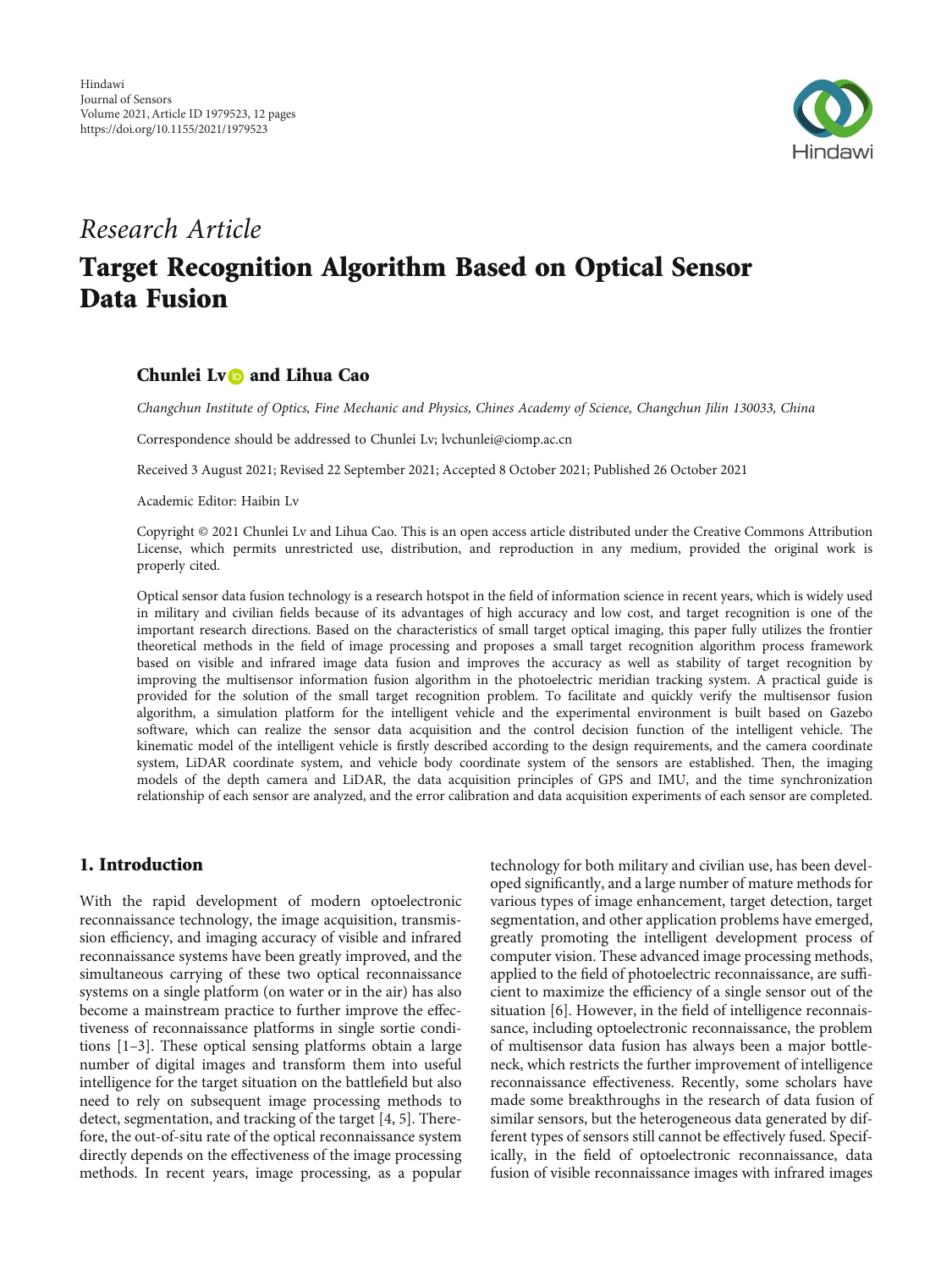has not yet emerged as a mainstream breakthrough solution. Modern imaging systems mainly include radar (synthetic aperture, phased array, and millimeter wave), visible TV, infrared, and laser imaging means, of which optical sensors, as an important part, rely on the target's thermal radiation work, which is a passive means of detection [[7, 8\]](#page-10-0). Compared with radar systems, optical imaging systems have the advantages of strong anti-interference capability, simple structure, small size, lightweight, and good concealment, but there are also shortcomings such as close detection distance and inability to the range. Initially, the optical imaging system in the field of military reconnaissance is a complementary means of radar systems used to overcome the blind spot of the radar system and platform load capacity and other limitations, in close range target detection, tracking, identification, and other aspects to play a role. With the development of new technologies, new weapons and equipment increasingly focus on the development of radar stealth performance, radar as the main means of early warning detection of reconnaissance intelligence system gradually cannot meet the requirements of combat use, and the photoelectric system gradually becomes an indispensable and important means of reconnaissance, which began in all-weather, highprecision, long-range direction. The expansion of the role of optical reconnaissance equipment distance naturally gives rise to this paper to focus on the problem of small target identification. Small target refers to the imaging system detection moderate distance (about a few hundred to a few thousand meter range) through the sensor acquisition of the image element area of the small target imaging. Small targets are usually only a few tens to hundreds of pixels in visible images and a bright spot or a bright spot in infrared images. If the detection distance is close (e.g., within 100 meters), the target pixel size is large, the outline is clear, and the common means of image processing is easy to achieve detection and identification; if the detection distance is too far (e.g., greater than 10 km), the target pixel size is too small, the outline is not clear, and it is easy to drown in the background clutter and difficult to find. Therefore, the detection and identification of small targets directly affect the scope of the role of optoelectronic reconnaissance equipment; the effectiveness of the intelligence reconnaissance surveillance system is of great significance. In the problem of small target identification, optical sensors have a strong climate adaptation and smoke and dust permeability, can work around the clock, and have other unique advantages; visible TV has a high resolution and access to color information [[9](#page-10-0), [10\]](#page-10-0).

This paper focuses on the target recognition algorithm of optical sensor data fusion, given full consideration to the advantages and features of the two imaging means and, after an in-depth study, designs a target recognition method framework based on optical sensor data fusion; focuses on the characteristics of the images obtained by the two imaging means; analyzes their advantages in solving the problem of small target recognition; clarifies the general idea of data fusion; and introduces the target detection method using infrared images. The method means of target detection using infrared images, the proposed cyclic clustering method based on visible image target segmentation, and the method framework of fusion processing based on optical sensor data fusion and visible image target segmentation results to achieve comprehensive target recognition are given, which can provide a clear idea for the solution of this bottleneck problem.

## 2. Related Work

Sensor information fusion technology, also known as sensor data fusion, first appeared at the end of World War II when both optical sensors and radar in an antiaircraft artillery fire control system are utilized. In this system, optical sensors were fully utilized to detect the presence of targets, and radar was used to measure the distance to the targets, which overcame the effects of the harsh battlefield environment and improved the hit rate of the artillery system. However, information fusion at that time was done by manual calculation by technicians, and the processing speed of information was low and the quality of processing was poor, so the information fusion technology was not accepted by people at that time. To end this issue, it was first formally introduced in research institutions and was reflected in sonar processing systems. After extensive experiments, the researchers fused the optical signals that did not interfere with each other to calculate and pinpoint the location. In this incidental use, information fusion technology showed its excellent comprehensive performance, which made information fusion technology gain widespread attention in military applications and rapidly develop into the field of people's livelihood. An example of this application is the Command, Control, Communication, and Intelligence (C3I) system, which pioneered the use of multiple sensors to collect battlefield information and demonstrated the power of information fusion technology. The C3I system is the first to use multiple sensors to collect information on the battlefield, demonstrating the power of information fusion technology, and has received wide attention from countries around the world. The C3I Technical Committee established the Data Fusion Subpanel (DFS) to improve the performance of information fusion and other metrics to overcome the technical challenges in the field of data fusion. Since then, multisensor information fusion technology has been introduced.

In recent years, researches in the field of related technologies have also been ongoing [\[11, 12](#page-10-0)]. Muzammal et al. [[13\]](#page-10-0) proposed a mathematical model based on a multisensor data fusion algorithm. Bakalos et al. [[14\]](#page-10-0) used multimodal data fusion and adaptive deep learning to monitor critical systems. Zhang et al. [[15\]](#page-10-0) proposed a method based on multisensor data fusion for UAV safety distance diagnosis. In order to achieve more accurate bearing fault diagnosis, Wang et al. [[16](#page-10-0)] propose a new method to fuse multimode sensor signals collected by an accelerometer and a microphone. Researches on information fusion technology still have some problems, and the development speed is relatively slow. In order to improve the efficiency of target search in large-scale high-resolution remote sensing images, Yin et al. [\[17\]](#page-10-0) propose an optimized multiscale fusion method for airport detection of large-scale optical remote sensing images.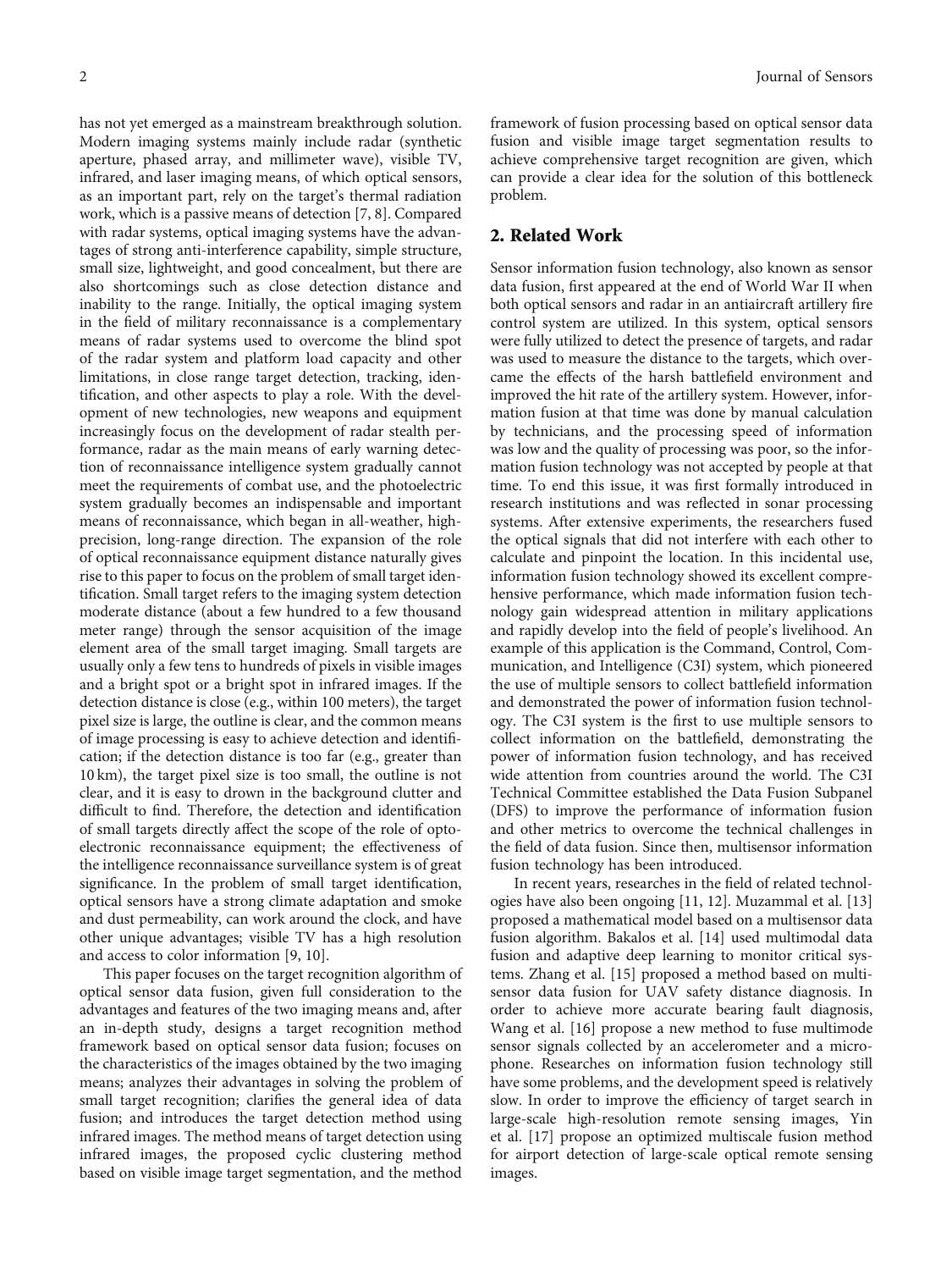# 3. Target Recognition Algorithm Based on Optical Sensor Data Fusion

3.1. Structure of Optical Sensor Data Fusion. Depending on the environment in which the fusion system works, Heistand proposes that there are three fusion processing architectures, namely, centralized fusion, distributed fusion, and hybrid fusion. The centralized fusion structure sends the target information acquired by each sensor directly to the fusion center for processing, and its structure is shown in Figure [1](#page-3-0). Although this structure has the advantages of high real-time performance and low loss, it is not easy to implement in practical engineering because of the high communication requirements and large computational effort of the system.

In the distributed fusion structure, the most important feature is that the corresponding local trajectory is firstly obtained based on the separate processing and estimation of each sensor's tracking target state and enters the fusion center, where the data are correlated and filtered according to the local trajectory of each sensor, and finally the fusion estimation of the whole trajectory is completed, also known as sequential fusion, whose structure is shown in Figure [2.](#page-3-0) Compared with the centralized one, this structure reduces the communication requirements and computational complexity of the system [[18](#page-10-0)]. In addition, it improves the reliability of the multisensor data fusion target recognition system. However, the recognition accuracy is reduced due to the large loss of information.

The hybrid fusion architecture mainly consists of distributed and centralized fusion architecture, whose structure is shown in Figure [3](#page-4-0). It inherits the advantages of these two architectures but also retains their shortcomings. In addition, compared with the first two, the hybrid fusion architecture is relatively complex and has increased communication burden and computational complexity, which is not easy to implement in engineering. In practical engineering, the distributed fusion architecture is the highly popular multisensor fusion architecture [[18](#page-10-0)]. Meanwhile, continuous improvement of multisensor fusion methods and algorithms can improve the fusion tracking performance under the distributed fusion architecture.

At present, the data fusion algorithm techniques commonly used for target tracking are mainly divided into four categories based on the model, statistical theory, information theory, and artificial intelligence, while this paper focuses on the study of model-based data fusion algorithms, which mainly establish a motion model for a moving target and use estimation algorithms to fuse the target states obtained from multiple sensors through certain criteria. The commonly used methods are Kalman filter, weighted average method, particle filter, etc. The research method explored in this paper is the particle filter fusion tracking algorithm.

The nonlinear, non-Gaussian state and measurement model of the system can be expressed as

$$
R_k = \sum_{i=1}^k f_k(w_k),\tag{1}
$$

$$
L_k = \sum_{i=1}^k h_k(\nu_k),\tag{2}
$$

where $w_k \in R^{n_v}$  and  $v_k \in R^{n_n}$  are the state noise and the measurement noise, respectively, and both are non-Gaussian noise. Bayes' theorem assumes that the estimated state is a random variable and establishes its prior distribution. Let  $z_1$ ,  $z_2$ ,  $z_3$ , ... be a set of random variables that are uncorrelated with each other but have the same distribution and can be measured. Each variable in this set of random variables maps an unknown parameter *x*, whose conditional probability density is  $p_x$ ; then, the posterior probability density of the unknown parameter *x* is expressed as

$$
P_{xz} = \frac{P_{zx}(x) \cdot P_x(z)}{\int P_{zx}(x) \cdot P_x(z) dx},\tag{3}
$$

where  $p_x$  denotes the likelihood function of the parameter  $x$ data uncorrelated with each other.  $p<sub>x</sub>$  denotes the probability density of *x*, also known as the prior probability or prior distribution, which is usually determined based on prior experience before the measurement value is obtained.  $P_{zx}$ denotes the density of the posterior distribution of *x*, also known as the posterior probability or posterior distribution, which is determined after the measurement value is obtained. From equation (2), the Bayesian estimation theory is to pass an unknown parameter *x* as a random variable and, at the same time, introduce a prior probability  $p_{\gamma}$ . Simply put, Bayes' theorem is to obtain the posterior distribution by updating the prior distribution of the parameter *x*. Then, Bayesian filtering is divided into two main parts: prediction and update [[19](#page-11-0)–[22\]](#page-11-0).

For prediction, the state model of the system for predicting the posterior distribution function from the current moment of measurement to the next moment of measurement is used, i.e.,

$$
P(x \mid z) = \int P_{zx}(x) \cdot P_{xz}(z) dx + z \int P_{x_k}(x) \cdot P_x(z) dx. \tag{4}
$$

For update, the posterior distribution function is corrected using the most recent quantiles at the current moment, i.e.,

$$
P(x_k \mid z_k) = \frac{P_{zx}(x) \cdot P_{xz}(z) + P_{kx}(x) \cdot P_{zx}(x) + P_{kx}(x) \cdot P_{xz}(z)}{\int P_{kx}(x) \cdot P_x(z) dx}.
$$
\n(5)

It can be seen that Bayesian filtering saves storage space by not having to save and reprocess past measurement data. However, the method of calculating the posterior probability from equation (3) and equation (4) is only theoretical because the actual equation (5) is difficult to calculate to get the exact value. In a linear system, the optimal solution can be obtained by Kalman filtering. In the case of nonlinear models, the EKF, UKF, and CKF can be used to solve the posterior probabilities.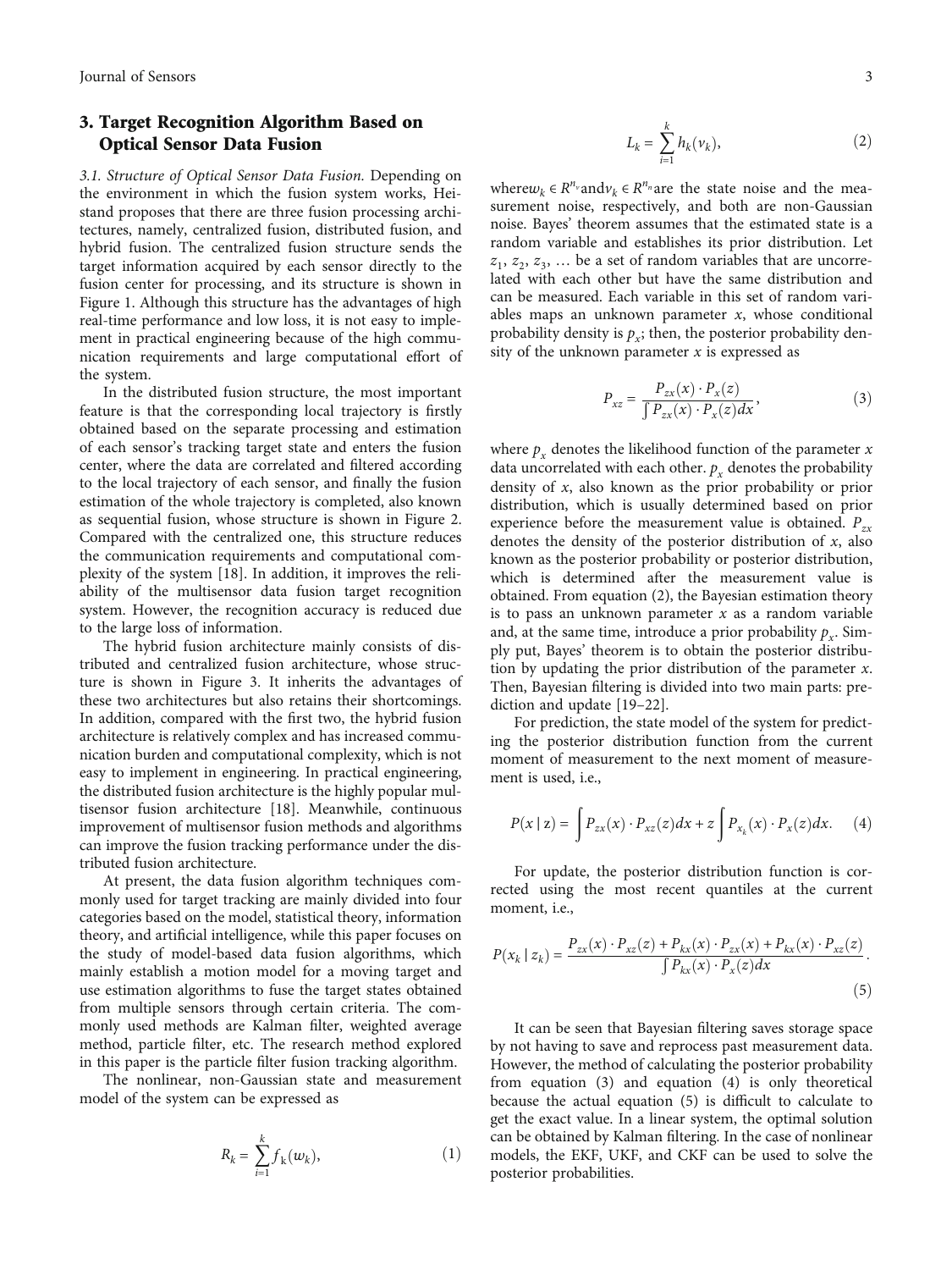<span id="page-3-0"></span>

Figure 1: Centralized convergence structure diagram.



Figure 2: Distributed fusion structure diagram.

The proposal of Deep Convolution Generative Adversarial Networks (DCGAN) has given a great impetus to the development of GAN by combining the convolutional neu-

ral network model (CNN) and GAN, which enables the quality and diversity of the generated images. Compared with the traditional GAN, DCGAN has been improved in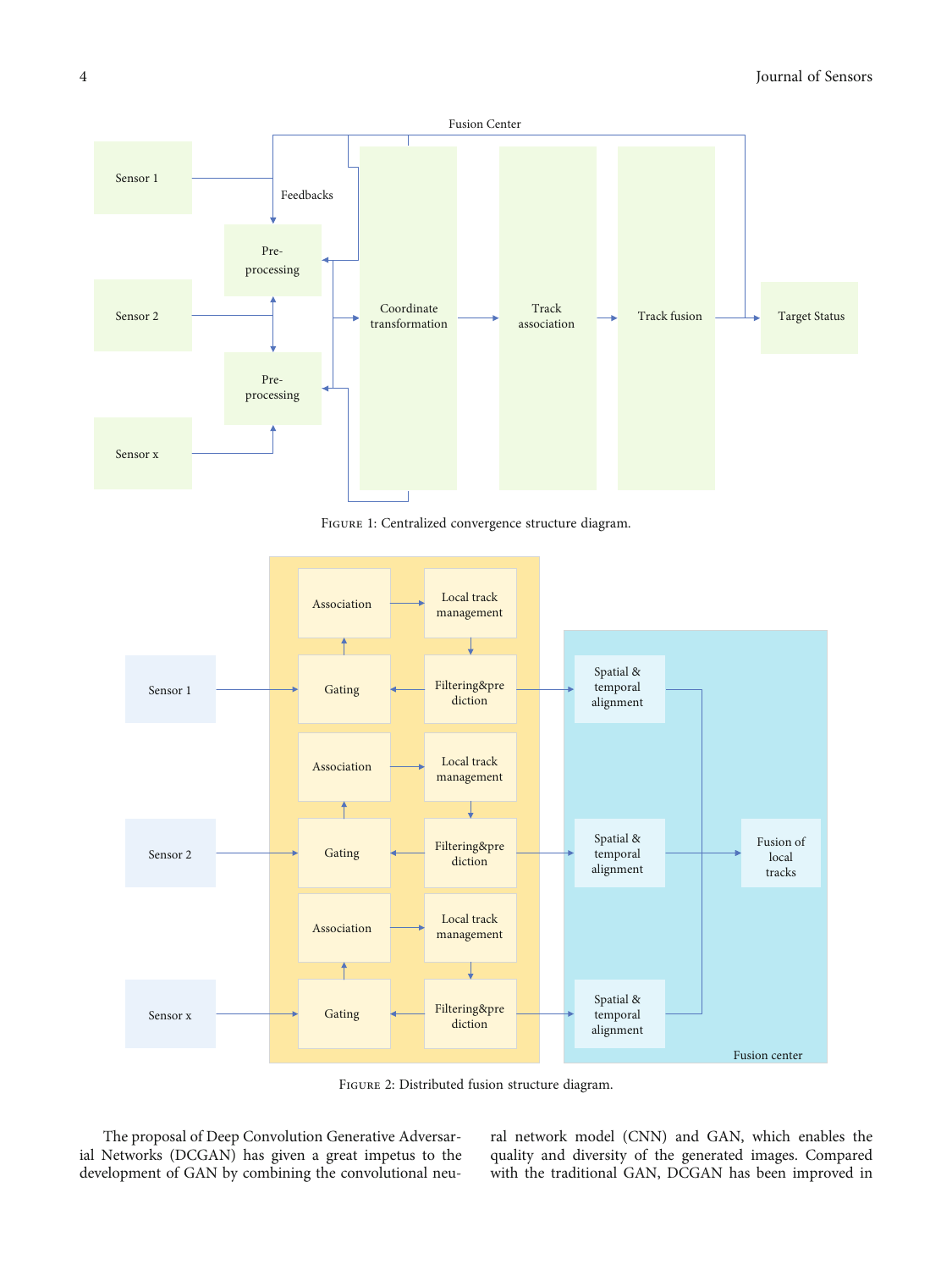<span id="page-4-0"></span>

Figure 3: Hybrid fusion structure diagram.

several aspects. Mainly, the pooling layer is eliminated, the fully connected layer is removed, and a series of training techniques are used, such as using batch normalization (BN) to stabilize the training and using the REL activation function to reduce the risk of gradient disappearance [[23](#page-11-0)]. First of all, the DCGAN model replaces all pooling layers with convolutional layers. The discriminator uses stepwise convolution instead of pooling layers, and the generator uses fractional stepwise convolution instead of pooling. The second point is to remove the fully connected layer from the model and use the global pooling layer instead of the fully connected layer, which effectively reduces the parameters of the model on one hand and improves the operation speed of the network on the other hand. The third point is that the use of batch normalization can alleviate the problem of "gradient dispersion" in deep neural networks and accelerate the convergence of the model. The discriminator uses the LeakyReLU activation function for all layers, and the generator uses the ReLU activation function except for the output layer, which uses the hyperbolic tangent function Tanh.

The input size of the discriminator model based on the SAR dataset expansion of the generative adversarial network is 8888, and the model mainly consists of 4 convolutional layers with a convolutional kernel size of 33 and convolutional depths of 32, 64, 128, and 256 and finally a flattening layer to obtain the prediction results. In addition, a set of ReLU activation function layers and deactivation layers are connected after each convolutional layer. The ReLU activation function layer is mainly to increase the representation capability of the discriminative model, and the deactivation layer is mainly to reduce the overfitting problem of the model during training and to improve the generalization capability of the discriminative model. The batch normalization layer is added after the latter convolutional layers of the discriminant model. Since the batch normalization process will normalize the features, it is beneficial to speed up the convergence of the discriminant model. The discriminator outputs the class token of its input SAR image according to the source of the input SAR image and outputs 1 if the input is from a real sample or 0 if the input is from a sample generated by the generator. The specific discriminator model is shown in Figure [4.](#page-5-0)

3.2. Improved Data Fusion Structure. In this paper, to achieve real-time detection of infrared targets in complex environments, the YOLOv3 algorithm with speed advantage is selected as the base network for infrared target detection and improved on it. The improved network structure is shown in Figure [5](#page-5-0). Since YOLOv3 uses three sizes of feature maps for target detection and fuses shallow features with deep features to improve the detection capability of small targets, but the feature maps for detecting large targets do not have a large enough sensory field, so the SPP module is added after the feature extraction network to fuse local features with global features and enhance the feature expression capability, to solve the detection problem caused by the change of target scale. The SPP module is added after the feature extraction network to fuse the local features with the global features and enhance the feature representation, to solve the problem of the decrease of detection accuracy caused by the change of target scale [\[24\]](#page-11-0). The regression loss function in the original YOLOv3 network is replaced by the GIoU loss function for the regression of the prediction frame, and the prediction frame is considered as a whole to calculate the loss with the true value frame to improve the accuracy of the whole network localization.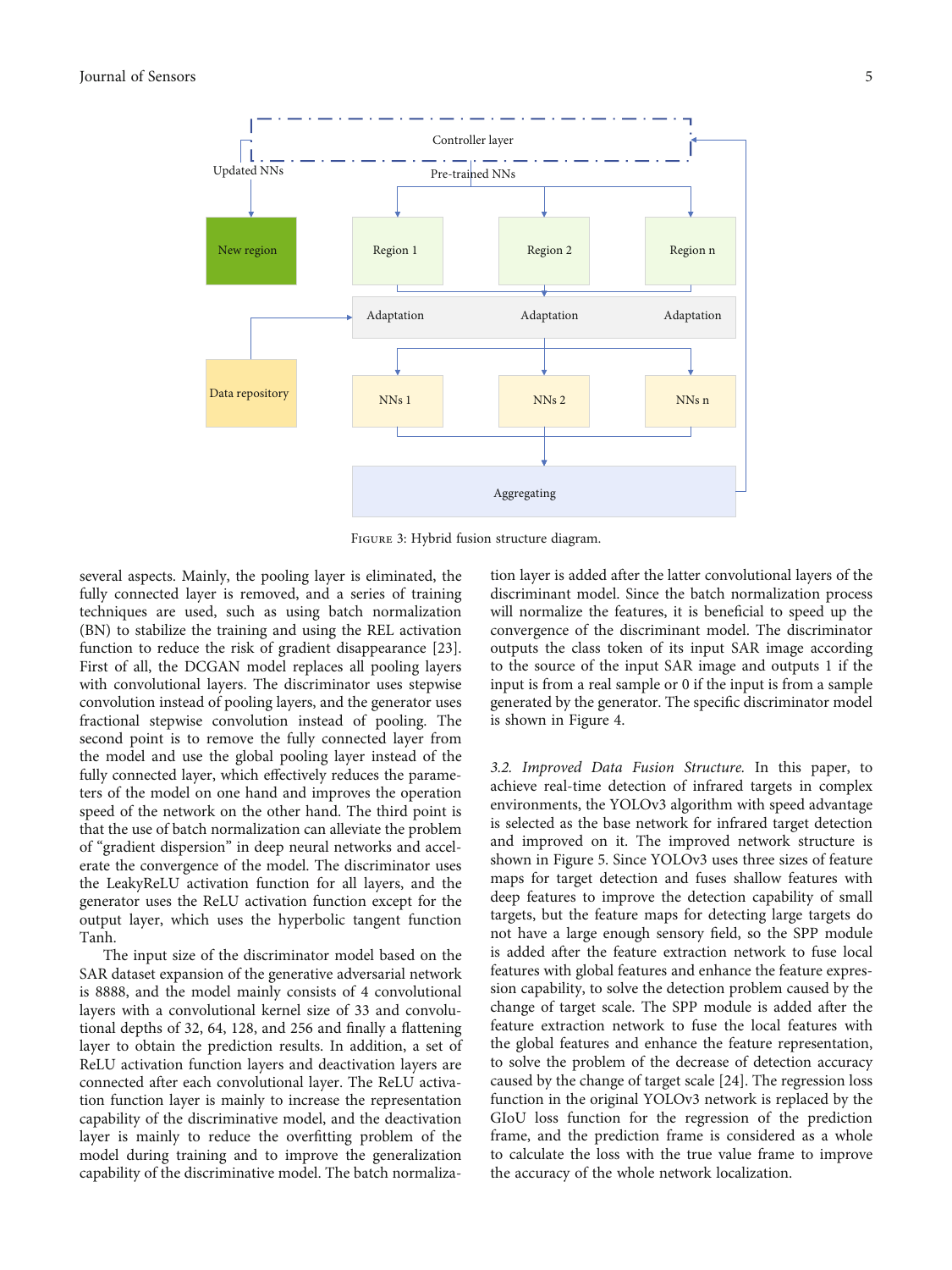<span id="page-5-0"></span>

Figure 4: Discriminative network for generative adversarial network model.



Figure 5: Improved data fusion structure.

In YOLOv3, the possible reason for the degradation of large-scale target detection accuracy is that the deepest feature map perceptual field is not large enough. Therefore, an SPP module is added after the feature extraction network. The design of the whole SPP module is based on the idea of a spatial pyramid, which uses multiple channels to process the input feature map in parallel, and the four branches use different sizes of pooling kernels. Firstly, the input feature map is downscaled by a  $1 * 1$  convolution kernel to fuse the features of different channels. Then, it passes through a 1 ∗ 1 size pooling layer, i.e., to obtain global features, and then passes through  $5 * 5, 9 * 9$ , and  $13 * 13$  to obtain feature maps of different sizes, to obtain different feature information from the input feature maps through different channels and finally fusing the obtained features.

In general, to address the problem of the perceptual field in the deep detection layer, a multichannel pooling kernel is used to fuse local and global features of different sizes to enrich the feature expression capability of the network and expand the perceptual field of the feature map, while avoiding the reduction of network training speed due to the use of convolution, which is helpful to improve the situation of accuracy loss due to the relatively large span of target scales in the image to be detected.

The MSRCR algorithm, multiscale retinal enhancement with color recovery, was developed based on the singlescale Retinex algorithm and the multiscale weighted average MSR algorithm. Retinex is an image enhancement algorithm as a word consisting of the words retina (retina) and cortex (cortex) [[25](#page-11-0)]. Retinex theory is based on the idea that the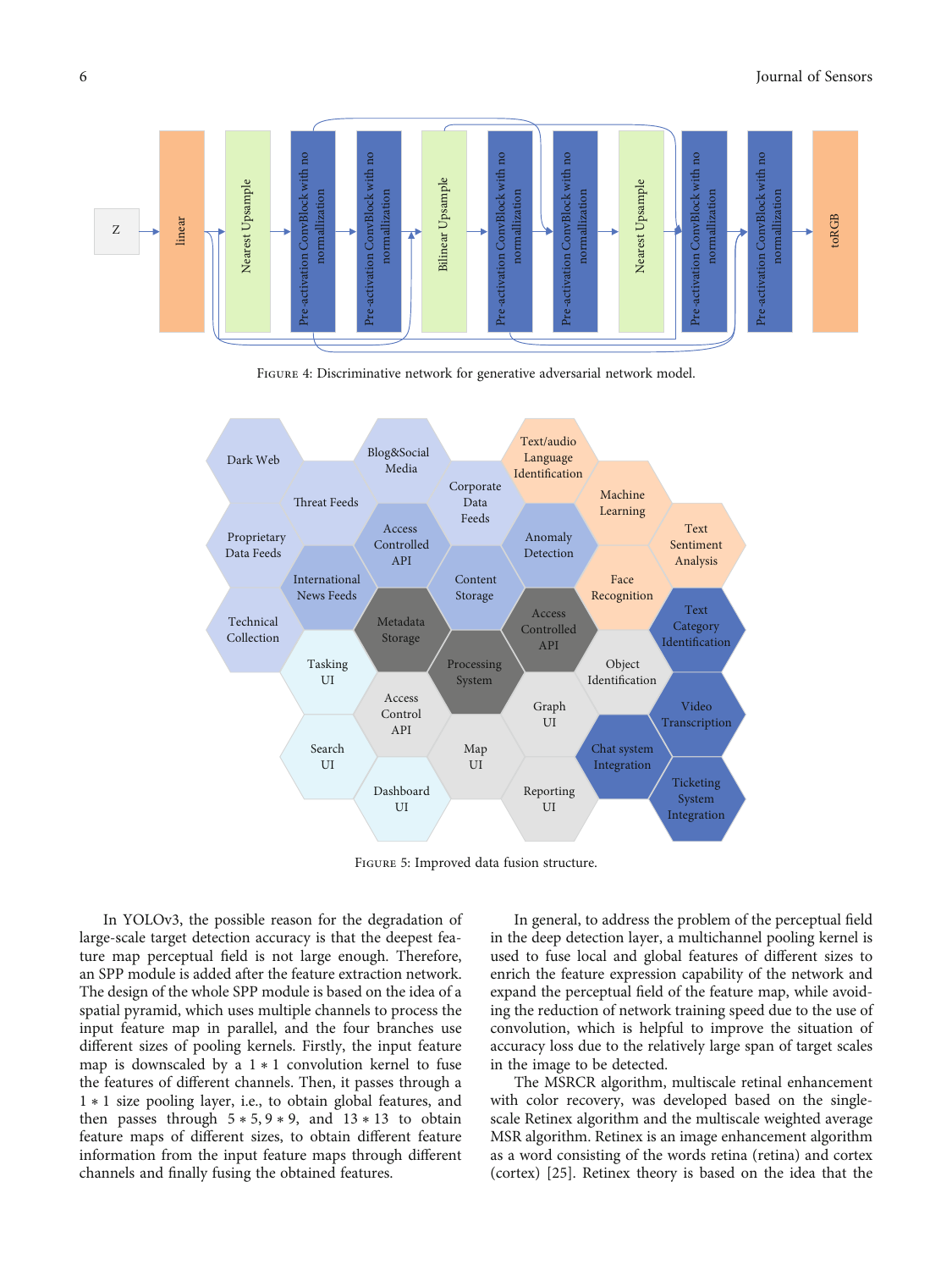<span id="page-6-0"></span>

Figure 6: Flow chart of MSRCR image enhancement algorithm.



Figure 7: Flow chart of optical sensor ranging program.

color of an object is consistent regardless of lighting nonuniformity, and unlike traditional linear and nonlinear image enhancement methods, it can achieve a balance in edge enhancement, color constancy, and dynamic range compression, so that adaptive enhancement can be performed for many types of images. The MSRCR algorithm is developed on this basis, which can maintain the high fidelity of the image and compress the dynamic range of the image, as well as perform the color enhancement of the image and perform the local and global dynamic range compression. However, the abovementioned image enhancement process may distort the color of local details and deteriorate the overall visual effect due to the increase of noise. Therefore, the MSRCR algorithm is proposed, and a color recovery factor *C* is added to the MSR algorithm to solve the problem of color distortion due to the contrast enhancement of local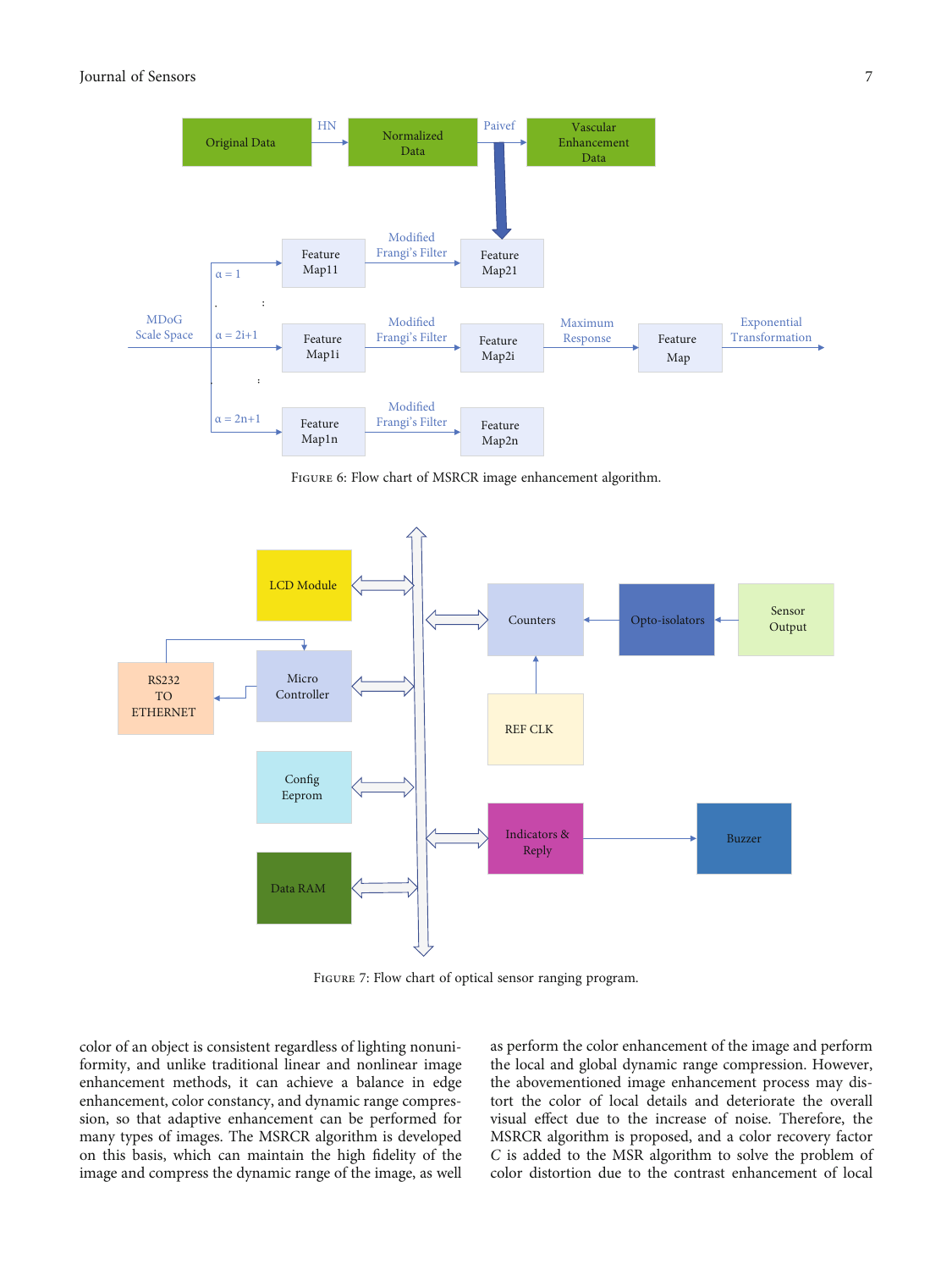#### Table <sup>1</sup>

(a) Optical sensor distance measurement experimental data

| Serial number  | Actual value | Measurements | Error    |
|----------------|--------------|--------------|----------|
| $\mathbf{1}$   | 40           | 40.866       | 0.866    |
| 2              | 80           | 81.256       | 1.256    |
| 3              | 120          | 119.342      | $-0.658$ |
| $\overline{4}$ | 160          | 161.864      | 1.864    |
| 5              | 200          | 199.066      | $-0.934$ |
| 6              | 240          | 239.874      | $-0.126$ |
| 7              | 280          | 281.798      | 1.798    |
| 8              | 320          | 320.826      | 0.826    |
| 9              | 360          | 361.356      | 1.356    |
| 10             | 400          | 399.574      | $-0.426$ |

(b) Optical sensor test data after calibration

| Serial number | Actual value | Measurements | Error    |
|---------------|--------------|--------------|----------|
| 1             | 40           | 39.866       | 0.866    |
| 2             | 80           | 79.887       | $-0.133$ |
| 3             | 120          | 120.502      | 0.502    |
| 4             | 160          | 160.302      | 0.302    |
| 5             | 200          | 200.904      | 0.904    |
| 6             | 240          | 240.291      | 0.291    |
| 7             | 280          | 280.757      | 0.757    |
| 8             | 320          | 319.125      | $-0.875$ |
| 9             | 360          | 359.725      | $-0.276$ |
| 10            | 400          | 400.333      | 0.333    |

areas of the image [\[26](#page-11-0)–[28\]](#page-11-0). The flow of the MSRCR image enhancement algorithm designed in this paper is shown in Figure [6](#page-6-0).

#### 4. Experiment and Analysis

4.1. Experimental Design. The optical sensor target recognition experiment is based on the distance between the target identifier and the unmanned cart measured by the sensor, and the sensor performance directly affects the accuracy of the measured distance [[29](#page-11-0)–[33\]](#page-11-0). To test the performance of the sensor, experimental verification of the performance of individual sensors is required. The STM32F407, the PC host computer, and the optical sensor are used for the distance measurement experiments. The program flow chart is shown in Figure [7](#page-6-0).

The HC-SR04 optical ranging module has four pins: Vcc, Trig, Echo, and GND. In this design, the STM32F407 development board (hereinafter referred to as STM32) is directly connected to the optical ranging module, Vcc is connected to the 5 V voltage output port on STM32, Gnd is connected to the ground, Trig is connected to PF6, and Echo is connected to PF5. The HC-SR04 optical range module is a trigger-type range measurement; in each measurement, PF6 transmits a high level of 10 *μ*s-20 *μ*s to Trig to make

the transmitter emit the optical; Echo detects the level of the receiver; and the timer on STM32 calculates the duration of Echo's high level, and stores it in the register to calculate the distance. In the experiment, the experimental distance is varied in the range of 20 cm-280 cm, and the measured distance information is displayed on the PC host computer utilizing serial printing. To reduce the influence of sensor jitter on the data during the measurement, the same distance was measured five times and the average value was taken as the output. The test results are shown in Table 1(a). From Table 1(a), it can be seen that the partial measurement error of the sensor is greater than  $\pm 2$  cm, and there is a large distortion in the measured value, which obviously cannot be used directly. In this regard, MATLAB can be used to correct the experimental data by performing a linear fit to the experimental data. Table 1(b) shows the data obtained after correction. From the data in the table, the error of the sensor measurement data after correction is reduced to within ±1 cm, which satisfies the experimental requirements of the target recognition experiment.

Through an in-depth study of the fuzzy control target recognition algorithm, the fuzzy controller collects not only the distance between the unmanned cart and the target identifier measured by the light sensor but also the direction of the unmanned cart relative to the target point. In the experimental design of the target recognition algorithm of the unmanned vehicle, the idea of this paper is to set the initial direction of motion of the unmanned vehicle to a constant 90, that is, to the front, and the steering angle obtained by the unmanned vehicle in the subsequent target recognition calculation should be added or subtracted from the constant to obtain the new angle value and stored in the register of the control core. After the first turn of the unmanned vehicle, the angle value is used as an input to the fuzzy controller for each target recognition calculation as the relative direction to the target point. The purpose of this design is to minimize the influence of the target identification process of the unmanned trolley on the original driving direction as much as possible and to maintain the original direction of driving. Target recognition experiments are conducted according to the analyzed target identifier situations, with a total of six cases and 32 possible target identifier arrangements. The experiment verifies that the unmanned trolley can detect the target identifier well in all possible environments and can make the corresponding form of movement away from the target identifier; because of the distribution of the target identifier and the possible causes of the shape of the target identifier, this paper does not enumerate them one by one.

In the design of this paper, the deflection angle of the next move of the unmanned trolley output by the target recognition algorithm is converted into the rotational speed of the left and right wheels of the unmanned trolley by the angle-velocity relationship equation, and the PWM signal with corresponding duty cycle is generated by the internal timer and register of the STM32 main control chip to control the rotational speed of the DC motor. To achieve the smooth motion of the unmanned trolley, the speed of the two motors in the trolley should be consistent, so the output PWM signal needs to be regulated by the PID algorithm. In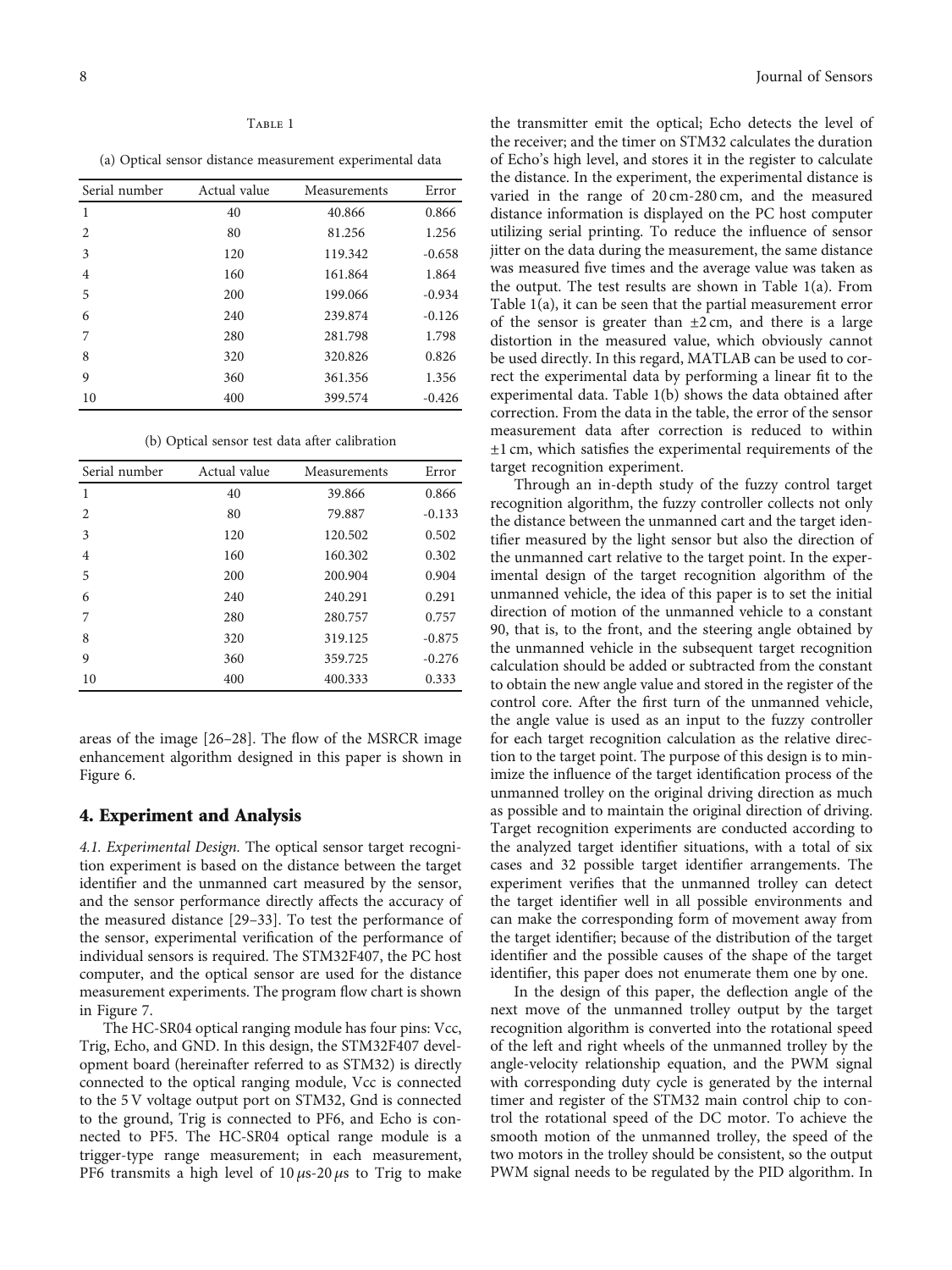<span id="page-8-0"></span>

Figure 8: Position error trajectory curve analysis.

this design, the left motor speed is used as the reference, and the PID algorithm controls the right motor speed to be the same as the left motor speed. The speed and steering of the unmanned vehicle are controlled by the STM32 and the L298N, which receive the PWM signal from the STM32 and control the motor speed and direction of forward and reverse rotation. The PWM signal is generated using the TIM3 timer channel 1 of STM32 to control the motor speed, and the PWM signal is output to ENA and ENB of L298N through GPIO port PA7; the STM32 connects to IN1 and IN2 of L298N through PA4 and PA5, respectively, to control the forward and reverse rotation of the left motor through PA13 and PA14. The STM32 controls the forward and reverse rotation of the right motor by connecting the IN3 and IN4 interfaces of the L298N through PA13 and PA14, respectively. In other words, IN1, IN2, IN3, and IN4 form an H-bridge circuit to control the motor steering, respectively.

4.2. Experimental Results. To improve the localization accuracy and robustness of the pure vision SLAM system, a tightly coupled vision, IMU sensor algorithm is used in this thesis. The localization system consists of sensor data preprocessing, system initialization, sliding window pose solver module, loopback detection, and global pose graph optimization module. The initialization correction and minimum error objective function are constructed by the preintegration model of the IMU sensor and visual image frames. Con-



Figure 9: Attitude error trajectory curve analysis.

sidering the real-time of the system, the sliding window algorithm and keyframe extraction model are used to save computation, and finally, the accurate positional trajectory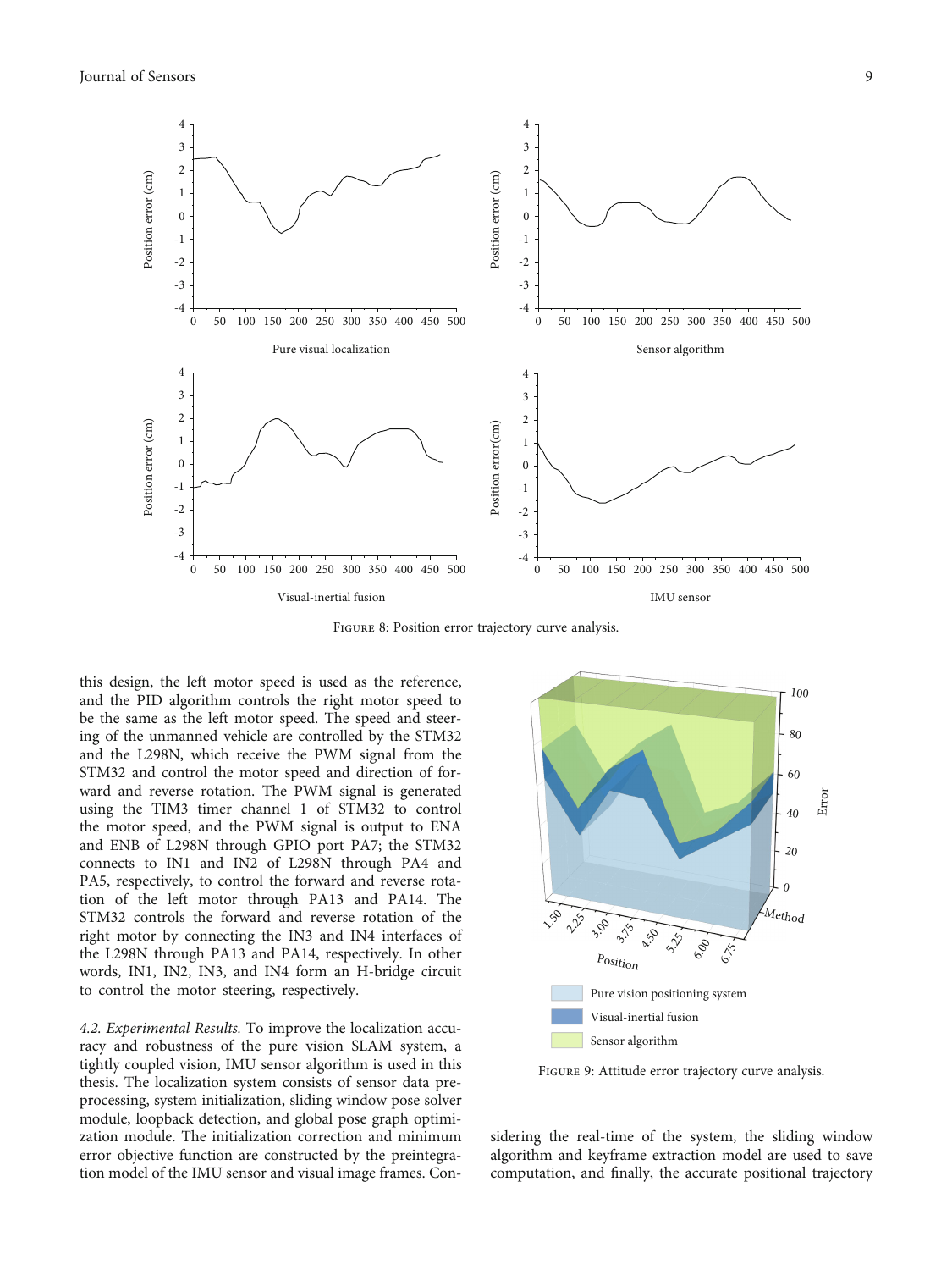

Figure 10: Accelerometer error analysis diagram.

and sparse point cloud information are obtained by combining the graph optimization library and loopback detection correction. The experimental validation of the localization algorithm is carried out according to the above fusion theoretical methods and steps, using the mechanical experimental building of MH-02 in the EuRoc dataset, which contains ground-truth values based on motion capture device acquisition. Then, the error comparison analysis of pure visual localization and visual-inertial fusion localization algorithms was performed, as shown in Figure [8](#page-8-0) below. Because the adopted dataset is light stable and rich in feature points, the position errors in both pure visual and visual-inertial fusion localization systems in space are not very large and are very close to the ground-truth values, and relatively, the visual-inertial fusion localization system is more accurate in the *z*-axis.

However, the attitude error comparison shown in Figure [9](#page-8-0) shows that the pure vision positioning system has a large error, with a maximum angular error of 60 degrees, but the vision-inertial guidance fusion positioning system incorporates the IMU sensor, and the attitude information is almost close to the ground-truth value.

The error and bias of the accelerometer and gyroscope in the IMU were also corrected and calibrated and analyzed as shown in Figure 10 below, which can be used as an a priori error to influence the weight determination problem of multisensor data fusion, and the determined error and bias can be used to compensate the IMU sensors for more accurate measurements.

## 5. Conclusion

With the development of optical sensors, target recognition algorithms based on optical sensor data fusion are widely valued and have a better prospect in the field of robotics in the future. At present, multisensor fusion localization and navigation technology is the foundation and key function in aerospace, military defense, logistics and transportation, smart factory, and biomedical fields. In this paper, target recognition with multisensor data fusion is investigated mainly for the combination of multiple optical sensors equipped with a depth camera, LIDAR, and IMU sensors in outdoor working scenarios as well as the indoor environment with light influence, and the following results are achieved:

- (1) In this thesis, we designed an algorithm based on adaptive extended Kalman filtering to fuse GPS and IMU sensor acquisition data for the problem of signal occlusion in an outdoor environment. At the same time, a predictive tracking model based on multisensor target recognition is designed, and an environment sensing algorithm program is designed based on the point cloud imaging model of LiDAR. The fusion improves the robustness of navigation trajectory tracking and positioning accuracy, reduces the maximum error by 1.5 m, and achieves centimeter-level positioning accuracy by combining RTK technology
- (2) In this thesis, a visual-inertial guidance tight coupling algorithm based on nonlinear optimization is designed for the indoor interferer dense problem. Firstly, an image feature point extraction and IMU preintegration model based on the improved feature point method is designed to solve the positional pose in combination with PNP positional estimation algorithm and back-end map optimization algorithm. The least-squares error objective optimization function and sliding window model are also constructed to realize the real-time positional problem solution. The analysis results show that the average error is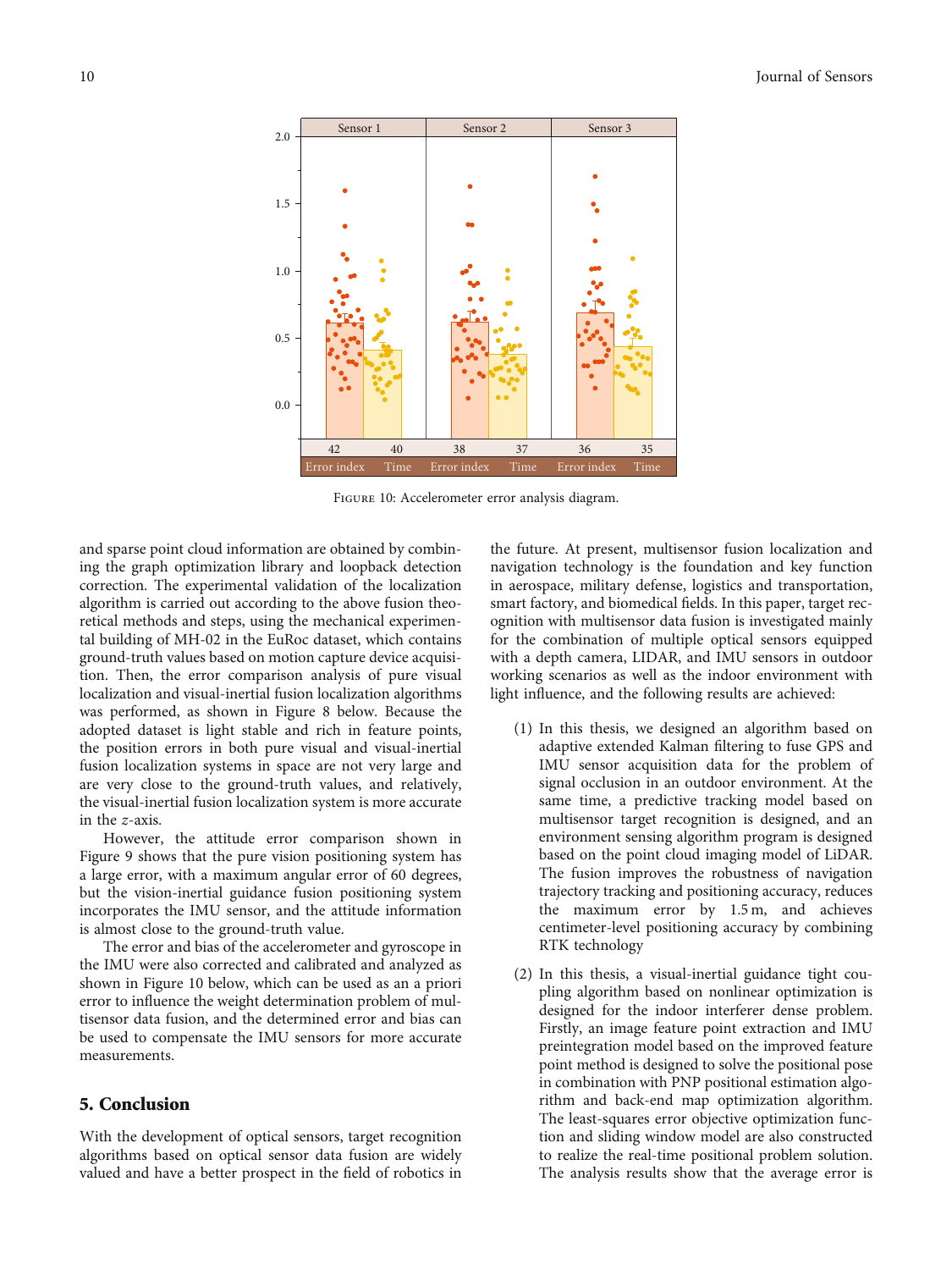<span id="page-10-0"></span>improved by nearly 50% after the algorithm fusion, and the minimum error is only 0.02 m, and the attitude trajectory information is closer to the real value on the ground

(3) To address the visual-inertial guidance fusion algorithm's degradation in localization accuracy and robustness under low-light conditions, which affects the target recognition task of optical sensors. In this thesis, a procedure is designed to switch to LIDAR localization mode when the number of feature extraction matches is lower than a set threshold, and the laser localization and map building algorithms are verified by building a Gazebo smart car simulation experimental platform. Finally, a laser vision inertial guidance fusion localization system based on ROS architecture is designed for low-light conditions, and the constructed raster maps are used for navigation tasks. The trajectory of the fused LIDAR sensor in the low-light environment is compared to be smoother and with reduced error, with a maximum drop of about 0.53 m

Although this paper verifies the correctness of adaptive extended Kalman filtering and nonlinear optimal fusion in multioptical sensor target recognition tasks, improvements are still needed in practical engineering, mainly from the following two aspects: first, to improve the autonomy and environmental adaptivity of optical sensors and to complete the autonomous switching of different target recognition modes indoors and outdoors by judging the number of received light source signals. Second is to improve the perception ability of optical sensors, combined with deep learning technology and laser vision fusion to build threedimensional semantic information to better adapt to dynamic and unstructured scenes.

## Data Availability

The data used to support the findings of this study are available from the corresponding author upon request.

### Conflicts of Interest

We declare that there is no conflict of interest.

#### Acknowledgments

This work was supported in part by the National Natural Science Foundation of China under Grant 62001447.

## References

- [1] D. Gozdowski, M. Stępień, E. Panek et al., "Comparison of winter wheat NDVI data derived from Landsat 8 and active optical sensor at field scale," Remote Sensing Applications: Society and Environment, vol. 20, article 100409, 2020.
- [2] A. N. Bishop, B. Fidan, B. Anderson, K. Doğançay, and P. N. Pathirana, "Optimality analysis of sensor-target localization geometries," Automatica, vol. 46, no. 3, pp. 479–492, 2010.
- [3] M. Hu and Q. Hu, "Design of basketball game image acquisition and processing system based on machine vision and image processor," Microprocessors and Microsystems, vol. 82, no. 1, article 103904, 2021.
- [4] T. Meng, X. Jing, Z. Yan, and W. Pedrycz, "A survey on machine learning for data fusion," Information Fusion, vol. 57, pp. 115–129, 2020.
- [5] X. Wang, S. Wang, and J. J. Ma, "An improved particle filter for target tracking in sensor systems," Sensors, vol. 7, no. 1, pp. 144–156, 2007.
- [6] P. Ghamisi, R. Gloaguen, P. M. Atkinson et al., "Multisource and multitemporal data fusion in remote sensing: a comprehensive review of the state of the art," IEEE Geoscience and Remote Sensing Magazine, vol. 7, no. 1, pp. 6–39, 2019.
- [7] R. T. Wu and M. R. Jahanshahi, "Data fusion approaches for structural health monitoring and system identification: past, present, and future," Structural Health Monitoring, vol. 19, no. 2, pp. 552–586, 2020.
- [8] K. Zhang, J. Wei, T. Wang, S. Li, and X. Yang, "Air target recognition algorithm based on mixed depth features in the interference environment," Optik, vol. 245, article 167535, 2021.
- [9] L. Kong, X. Peng, Y. Chen, P. Wang, and M. Xu, "Multi-sensor measurement and data fusion technology for manufacturing process monitoring: a literature review," International Journal of Extreme Manufacturing, vol. 2, no. 2, article 022001, 2020.
- [10] Y. Xu, B. du, L. Zhang et al., "Advanced multi-sensor optical remote sensing for urban land use and land cover classification: outcome of the 2018 IEEE GRSS data fusion contest," IEEE Journal of Selected Topics in Applied Earth Observations and Remote Sensing, vol. 12, no. 6, pp. 1709–1724, 2019.
- [11] W. Ding, X. Jing, Z. Yan, and L. T. Yang, "A survey on data fusion in internet of things: towards secure and privacy- preserving fusion," Information Fusion, vol. 51, pp. 129–144, 2019.
- [12] D. Nikolic, N. Stojkovic, Z. Popovic et al., "Maritime over the horizon sensor integration: HFSWR data fusion algorithm," Remote Sensing, vol. 11, no. 7, p. 852, 2019.
- [13] M. Muzammal, R. Talat, A. H. Sodhro, and S. Pirbhulal, "A multi-sensor data fusion enabled ensemble approach for medical data from body sensor networks," Information Fusion, vol. 53, pp. 155–164, 2020.
- [14] N. Bakalos, A. Voulodimos, N. Doulamis et al., "Protecting water infrastructure from cyber and physical threats: using multimodal data fusion and adaptive deep learning to monitor critical systems," IEEE Signal Processing Magazine, vol. 36, no. 2, pp. 36–48, 2019.
- [15] W. Zhang, Y. Ning, and C. Suo, "A method based on multisensor data fusion for UAV safety distance diagnosis," Electronics, vol. 8, no. 12, p. 1467, 2019.
- [16] X. Wang, D. Mao, and X. Li, "Bearing fault diagnosis based on vibro-acoustic data fusion and 1D-CNN network," Measurement, vol. 173, article 108518, 2021.
- [17] S. Yin, H. Li, L. Teng, M. Jiang, and S. Karim, "An optimised multi-scale fusion method for airport detection in large-scale optical remote sensing images," International Journal of Image and Data Fusion, vol. 11, no. 2, pp. 201–214, 2020.
- [18] K. Heckel, M. Urban, P. Schratz, M. D. Mahecha, and C. Schmullius, "Predicting forest cover in distinct ecosystems: the potential of multi-source Sentinel-1 and -2 data fusion," Remote Sensing, vol. 12, no. 2, p. 302, 2020.